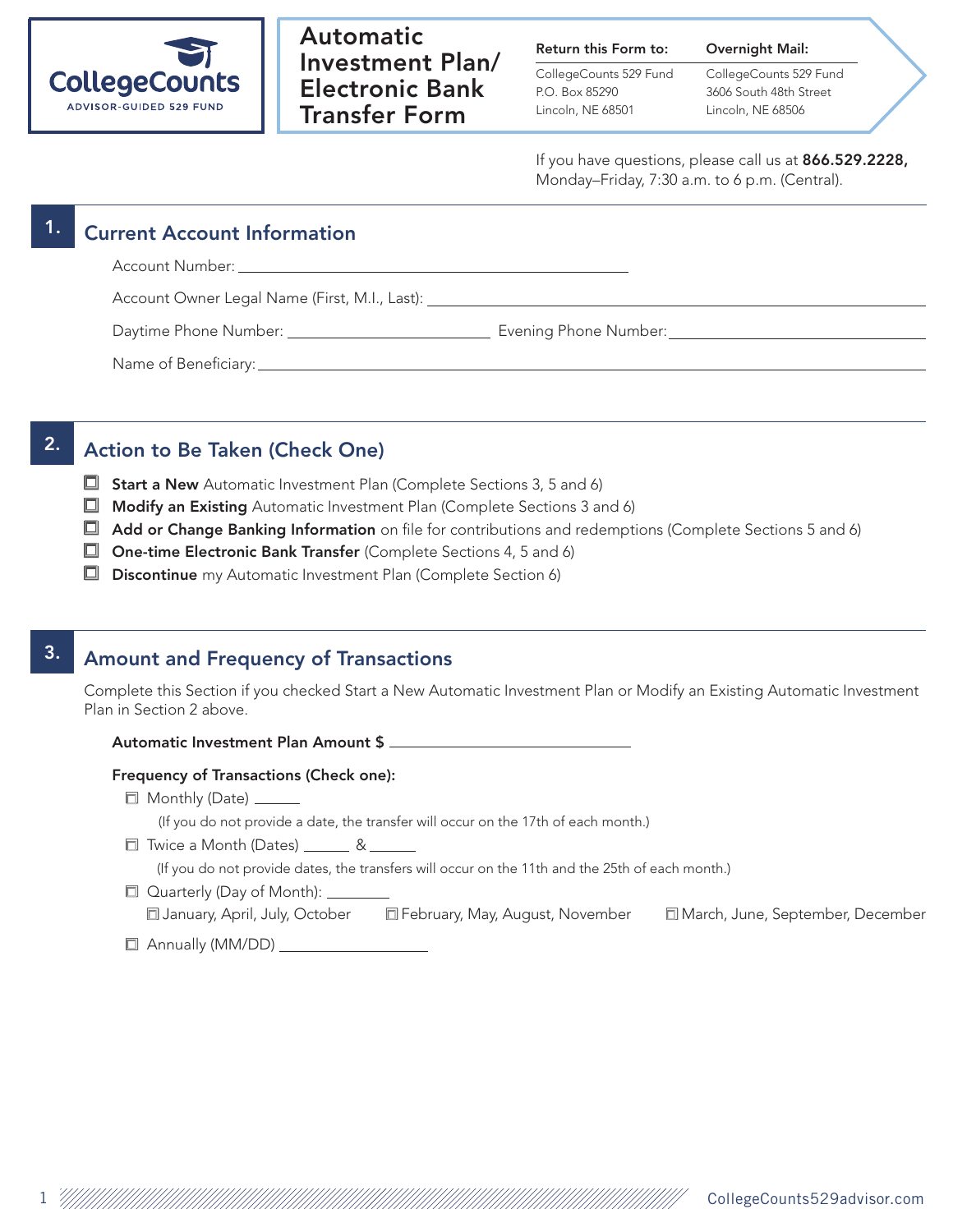### 4. One-Time Electronic Bank Transfer

Amount to be Transferred from your Bank Account \$

 $\Box$  Invest pursuant to my current investment allocation on file

 $\Box$  Invest this one-time amount per the following direction (for this contribution only):

| 529 Portfolio | Amount |
|---------------|--------|
|               |        |
|               |        |
|               |        |
|               |        |
|               |        |

# 5. Banking Information

Fill out the following to add or update bank instructions to your CollegeCounts 529 Account for an Automatic Investment Plan, Electronic Bank Transfer, subsequent contributions, or redemptions.

- Add bank information
- **I** Add bank information–bank account owner is not the same as Account Owner (Medallion Signature REQUIRED in section 6).
- □ Replace current bank information

### 1. Account Type:

**O** Checking **O** Savings

#### • Tape Voided check here. Do not Staple.

This bank account will automatically be linked to your CollegeCounts 529 Fund Advisor Plan Account for telephone and website purchase and redemption/withdrawal transactions.

| Your Name                                                                | 1234                                           |
|--------------------------------------------------------------------------|------------------------------------------------|
| Pay to<br>the order of<br>Sample<br><b>Bank Name and Address</b><br>Memo | PREPRIA<br><b>Dollars</b><br>IT DEPOSIT SLIP h |
| :123456789:                                                              | 34568:                                         |